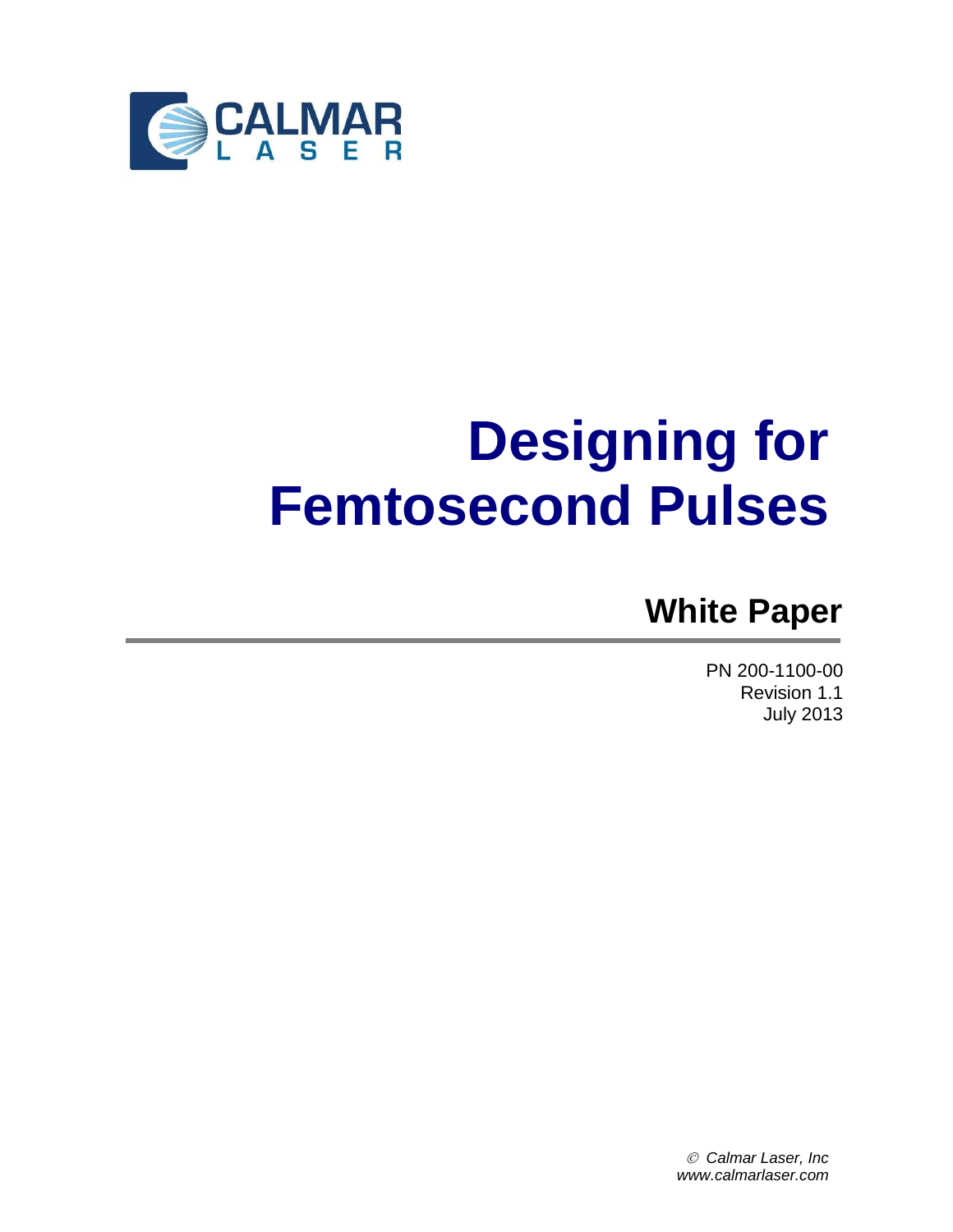

## **Overview**

Calmar's femtosecond laser sources are passively mode-locked fiber lasers. Passive modelocking makes these lasers easier to operate than actively mode-locked lasers, as no external RF clock signal is required, and little or no warm-up time is needed. Temperature control is also less of an issue with passive mode-locked lasers.

Calmar's passively-mode-locked lasers produce pulses as narrow as 80 fs wide. Repetition rates are fixed in the range 10 - 100 MHz. The peak output power of a femtosecond laser is, of course, high due to the short pulse durations, and peak powers up to 10 KW can be achieved using an integrated amplifier. Figure 1 shows a simplified schematic of a passively mode-locked fiber laser.



**Figure 1 – Schematic of Passive Mode-locked Fiber Laser** 

Since Calmar's fiber lasers are manufactured from discrete components, dispersive and nonlinear effects can be carefully controlled. Pulse shape is transform-limited, and the pedestal is typically 20dB lower than the signal.

The RZ pulses from Calmar's lasers are ideally suited for testing and characterization at 40 Gb/s and higher.

The capability to phase-lock the repetition rate to an external clock is available as an optional upgrade. In this scenario, a low jitter phase lock loop precisely tracks the laser repetition rate to an external clock. This feature is particularly useful for optical sampling applications.

Calmar's lasers are recognized for their stability, as demonstrated by their low timing jitter and low amplitude noise, thereby ensuring that the quality of the laser output meets even the most stringent test requirements.

For more technical information see Calmar's "FPL White Paper Rev 1.3 010109" on our web site.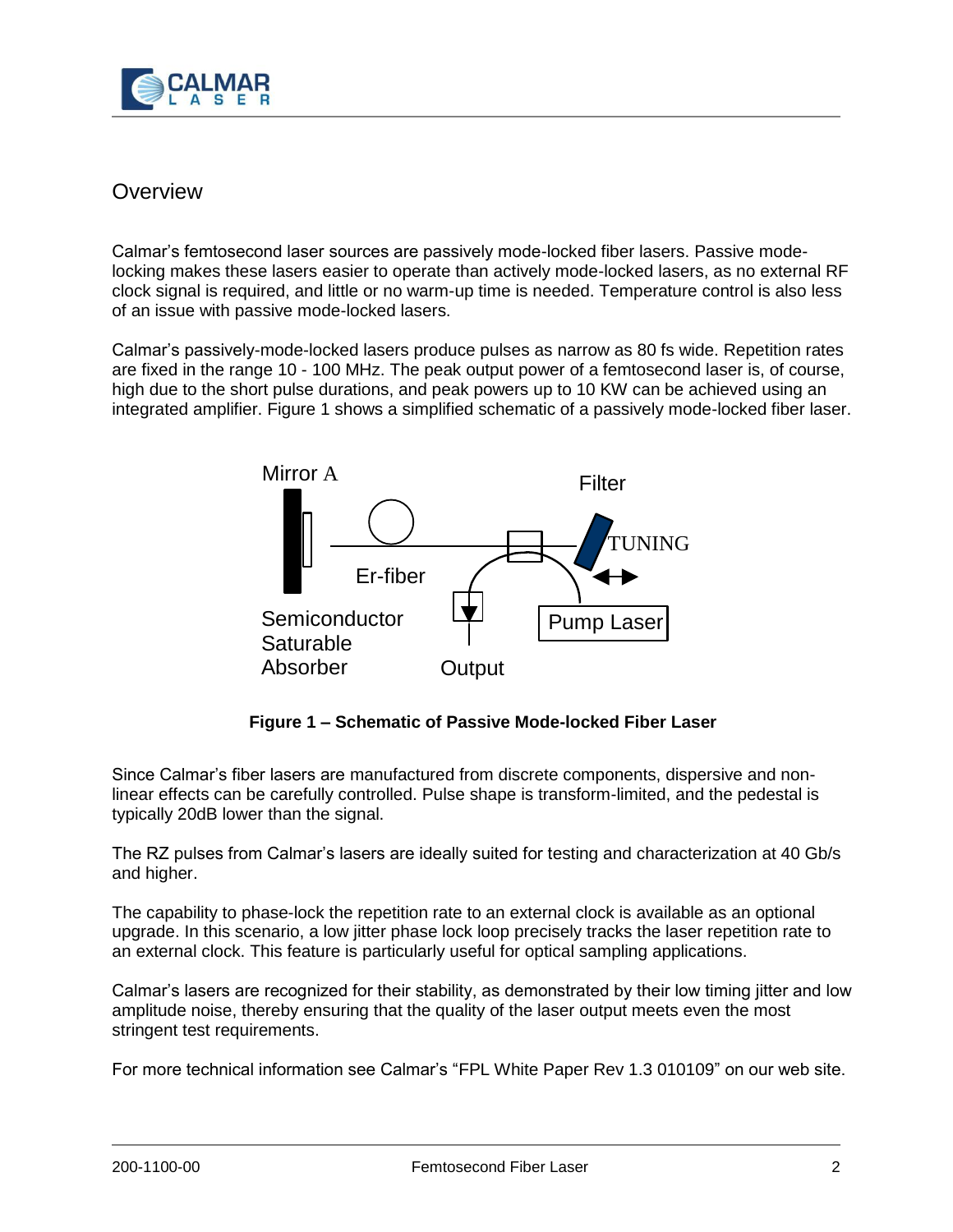

## System Design Considerations

Any femtosecond source starts with a seed laser that generates femtosecond pulses or pulses that can be compressed to femtoseconds. From there, one may want different powers, frequencies pulse widths, or wavelength. This is achieved by building a system from the seed laser as follows:



## **Elements of a fs Laser System**

Examples of Calmar's Bench Top and Module laser systems:

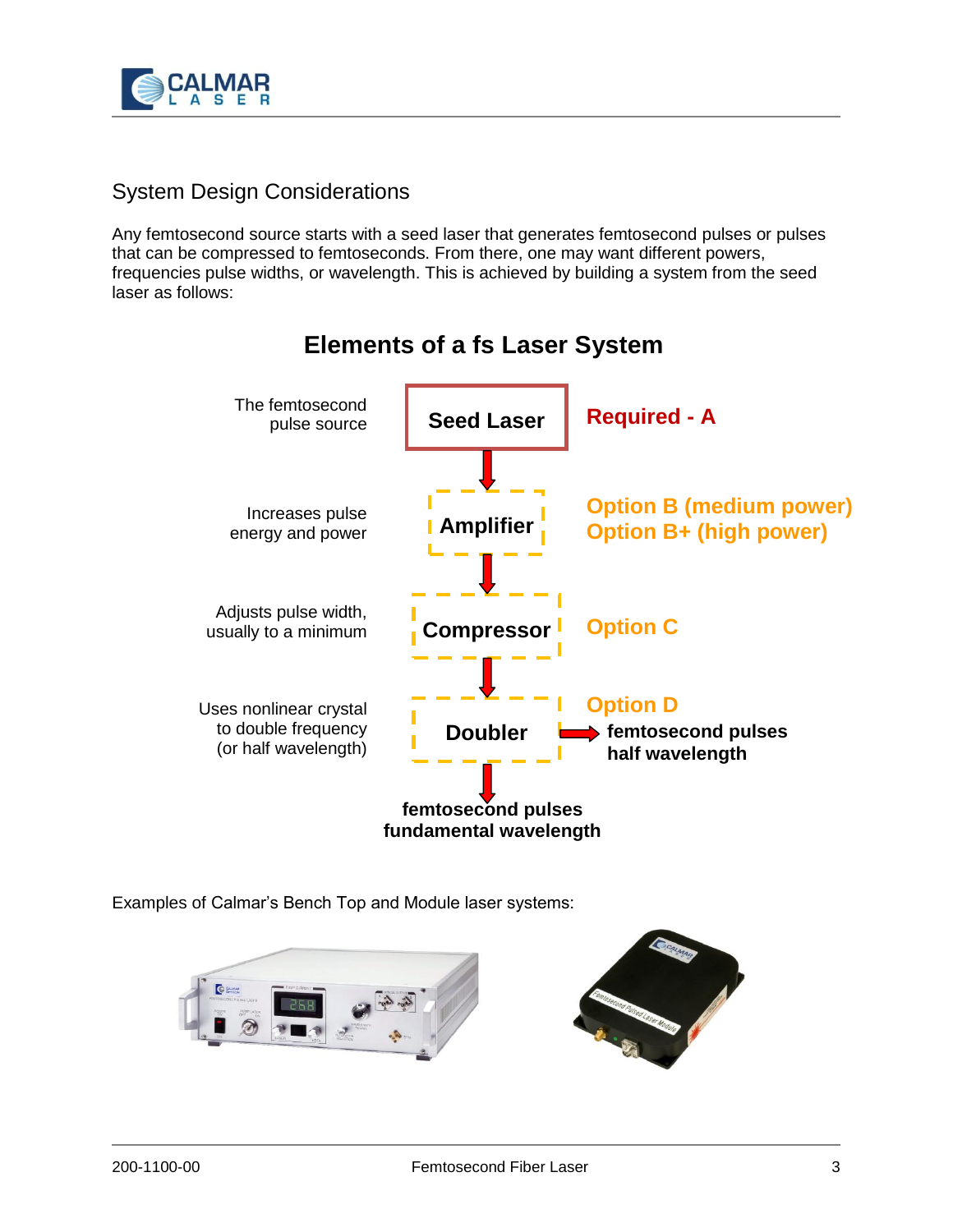

## Selection Guide

General Principles

- A fiber optical Seed Laser typically outputs a few mW of power at 20-50 MHz.
- An amplifier can increase output power, but is limited by nonlinearities in the fiber.
- A compressor can compensate for pulses broadened by spectral chirp. Generally it's best to compress after amplification due to nonlinear optical issues from high peak power.
- A Doubler can generate half the wavelength, such as 780 nm light from 1550 nm pulses.

How to use Selection Table below:

- 1. Use first or second column, depending on wavelength needed. (For 780 nm wavelength, just go to Section D.)
- 2. Move down table until reaching required average power.
- 3. Use Pulse Width requirement for reference to relevant section of this guide.

#### **Selection Table**

| Power (1030-1065 nm) | <b>Power (1550 nm)</b> | <b>Pulse width</b>    | <b>See Section</b> |
|----------------------|------------------------|-----------------------|--------------------|
| 2 <sub>m</sub>       | 4 mW                   | $<$ 1 ps              | A                  |
| 50 mW                |                        | $< 7$ ps <sup>*</sup> | в                  |
|                      | 100 mW                 | $0.1$ ps              | В                  |
| 50 mW                |                        | 0.2 <sub>ps</sub>     |                    |
| 400 mW               |                        | $6$ ps $*$            | B+                 |
|                      | 3000 mW                | 80-800 fs             | $B+$               |
|                      | 780 nm wavelength      |                       |                    |

\* Pulse width may be made shorter with compressor, as per section C.

### Related Products

#### Cazadero – High Energy Pulses

 The Cazadero laser is optimized for higher energy femtosecond pulses, in the 1 to 20 µJ range, using Chirped Pulse Amplification. With a typical repetition rate of 100s of kHz the Cazadero can generate average optical powers of a few Watts. The high energy femtosecond pulses are ideal for many applications, such as athermal machining or biological cutting without collateral damage. The Cazadero is available in 1030 and 1550 nm wavelengths, with highest energy at 1030 nm.

#### Carmel – High power 780 nm with small laser head

 The Carmel laser is designed for producing very short pulses, <100 fs, at 780 nm wavelengths with high average power, over 500 mW. The typical 50 MHz repetition rate leads to 10 nJ pulse energy. The Carmel laser is ideal for multiphoton imaging and generating 3D structures in appropriate materials. A compact laser head (3x13x9 cm) is connected to the controller by an 80 cm long optical fiber, of value in applications needing scanning of the fiber coupled head.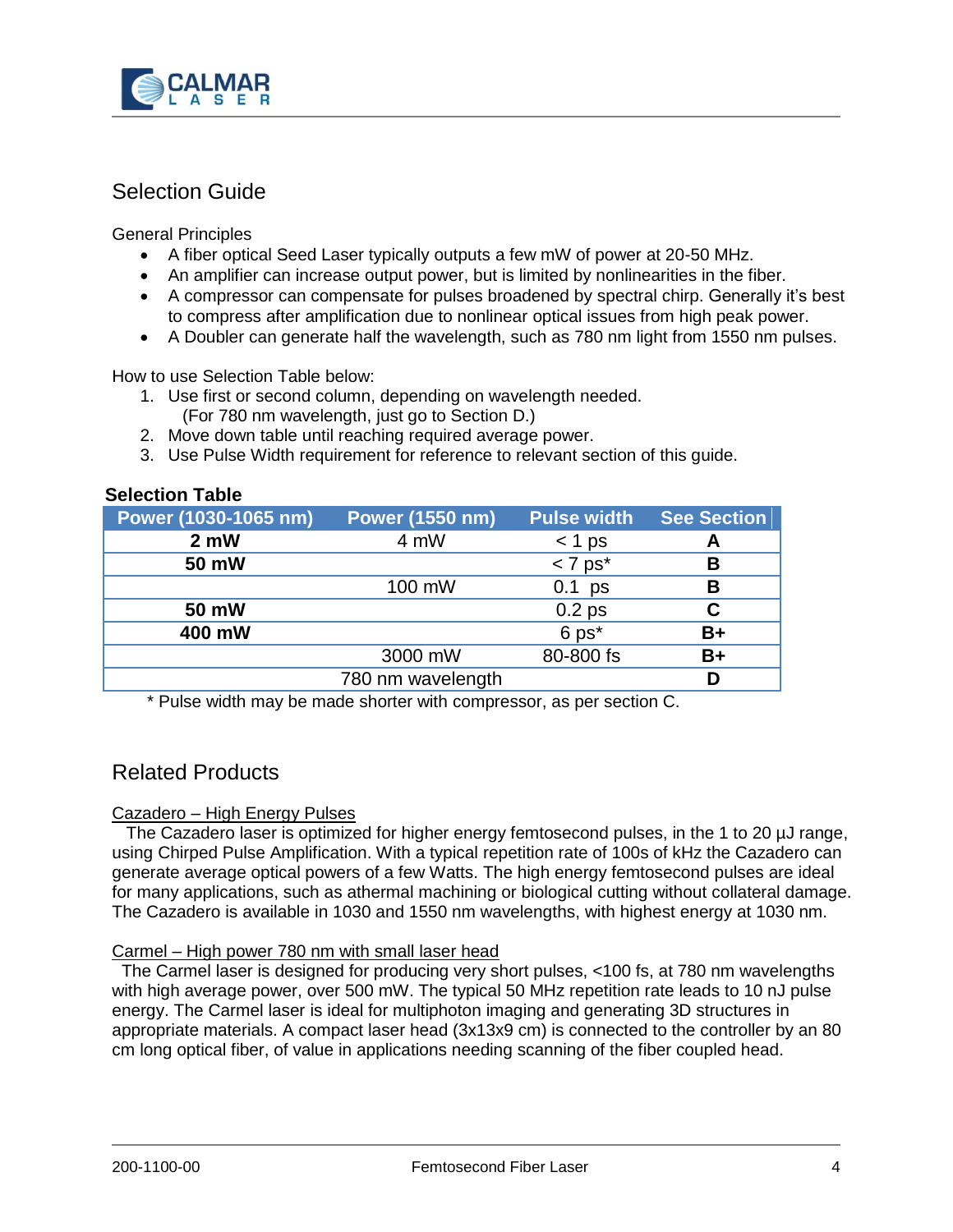

#### A. Seed Laser – Low Power

The seed laser is an essential requirement for any femtosecond laser system, as it's the source of the femtosecond pulses. Calmar's seed lasers utilize a saturable absorber to deliver excellent stability and reliability, with turnkey operation.

The seed is available in two forms, a module for OEM integration or bench top for lab use. The module (FPL-M) features a robust architecture that is insensitive to shock and vibration, providing exceptional stability and reliability for OEM applications. Advanced engineering design and consistent manufacturing process ensure the highest quality standards for OEM volume production.

With power up to 2 mW (at 130-1065 nm) or 4 mW (at 1550 nm) the seed laser is the most economical solution for applications requiring low level power, such as a femtosecond source.

An RF synchronization output is provided as a trigger signal. No external RF input is required.

| <b>Specifications</b>                     | 1030-1065 nm                                | 1550 nm                  |
|-------------------------------------------|---------------------------------------------|--------------------------|
| <b>Central Wavelength (nm)</b>            | 1030-1065 (selectable)                      | 1550 (1535-150 tunable)  |
| <b>Average Power (mW)</b>                 | $0.5 - 2$                                   | $1 - 4$                  |
| Pulse Width (ps)*                         | $0.7 - 1.2$                                 | 0.5                      |
| <b>Repetition Rate (MHz)</b>              | 27 or 50 (20 to 80 available)               | 20-50 (10-100 available) |
| <b>Spectral Width (nm)</b>                | $2 - 5$                                     | 5                        |
| <b>Timing Jitter (fs)</b>                 | 60 (100 Hz to 1 MHz)                        | 60 (100 Hz to 1 MHz)     |
| <b>Polarization Extinction Ratio (dB)</b> | >20                                         | >20                      |
| <b>Termination</b>                        | Fiber pigtail or free space                 | SMF-28 or PM fiber       |
| Dimensions (cm)                           | Bench top: $34(w) \times 40(d) \times 9(h)$ |                          |
|                                           | Module: 9.5(w) x 12.7(w) x 2.5(h)           |                          |

Typical parameters for Calmar Seed Lasers:

\*A Gaussian pulse shape (convolution factor = 0.7) is used to determine the pulse width from the autocorrelation trace.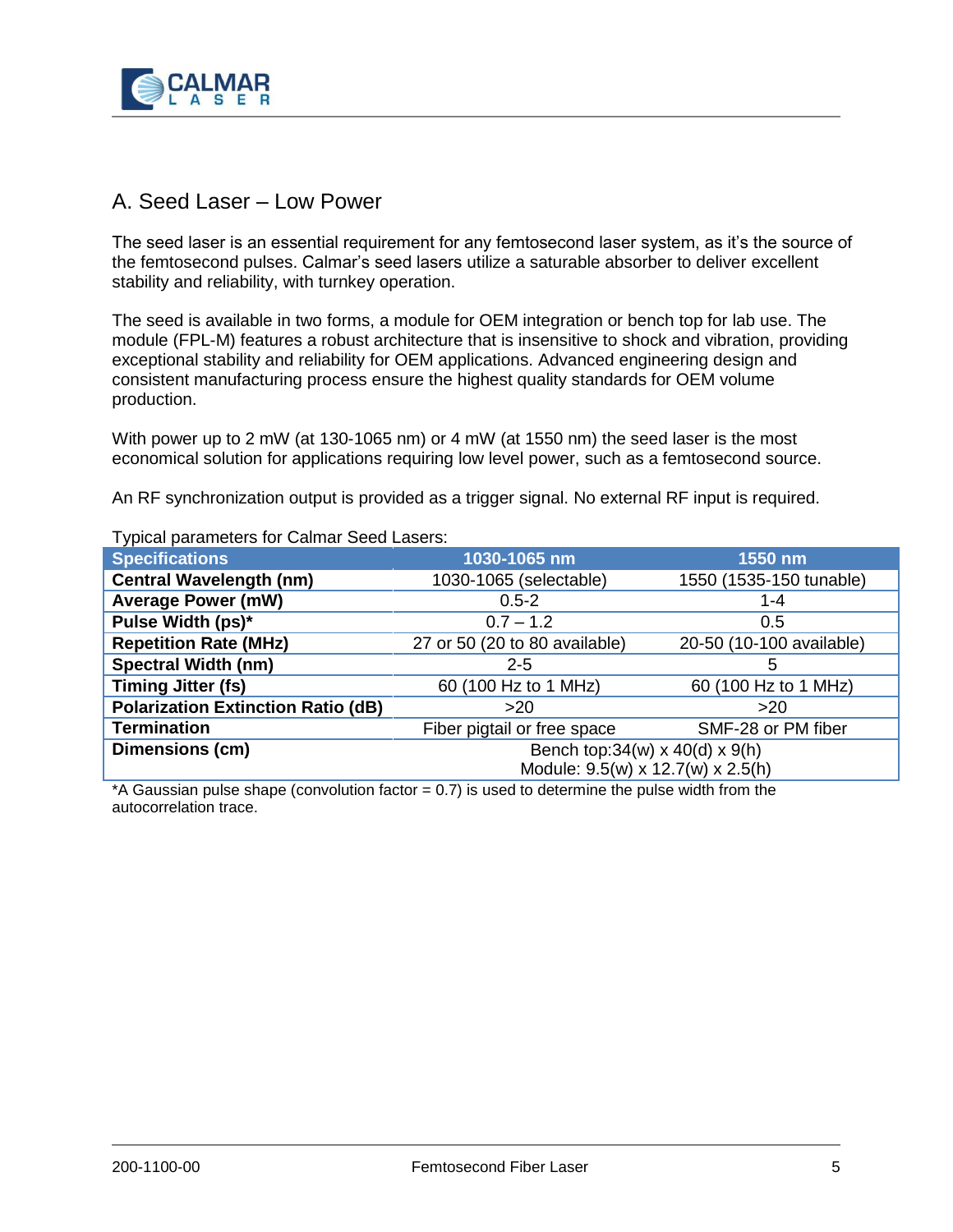

## B. Seed Laser with Integrated Amplifier – Medium Power

A seed laser may be integrated with a fiber optical amplifier can for increased power output. The bench top system is the same size as the seed laser alone, but the module becomes slightly larger. Like the seed module, the amplified module retains exceptional stability and reliability for OEM applications.

With power up to 20 mW (at 130-1065 nm) or 100 mW (at 1550 nm) the amplified see laser is the most economical solution for applications requiring medium level power, such as seeding amplifier systems.

With the amplifier, the spectrum becomes larger, which can be an advantage to create a smaller pulse width.

For wavelengths in the1030-1065 nm range, the pulse width will become larger, but the pulse can be compressed to smaller values (next section). For a 1550 nm wavelength, the pulse width can be designed to naturally become smaller after amplification, due to the nature of the fiber dispersion.

As with the seed laser, an RF synchronization output is provided as a trigger signal.

Typical parameters for Calmar Seed Lasers with integrated amplifier:

| .                                         |                                             |                          |
|-------------------------------------------|---------------------------------------------|--------------------------|
| <b>Specifications</b>                     | 1030-1065 nm                                | 1550 nm                  |
| <b>Central Wavelength (nm)</b>            | 1030-1065 (selectable)                      | 1550 (1535-150 tunable)  |
| <b>Average Power (mW)</b>                 | 10-50                                       | 10-100                   |
| Pulse Width (ps)*                         | $3 - 7$                                     | 0.1                      |
| <b>Repetition Rate (MHz)</b>              | 27 or 50 (20 to 80 available)               | 20-50 (10-100 available) |
| <b>Spectral Width (nm)</b>                | $10 - 20$                                   | $30 - 40$                |
| <b>Timing Jitter (fs)</b>                 | 60 (100 Hz to 1 MHz)                        | 60 (100 Hz to 1 MHz)     |
| <b>Polarization Extinction Ratio (dB)</b> | >20                                         | >20                      |
| <b>Termination</b>                        | Fiber pigtail or free space                 | SMF-28 or PM fiber       |
| Dimensions (cm)                           | Bench top: $34(w) \times 40(d) \times 9(h)$ |                          |
|                                           | Module: 20.3(w) x 12.7(w) x 4.3(h)          |                          |

\*A Gaussian pulse shape (convolution factor = 0.7) is used to determine the pulse width from the autocorrelation trace.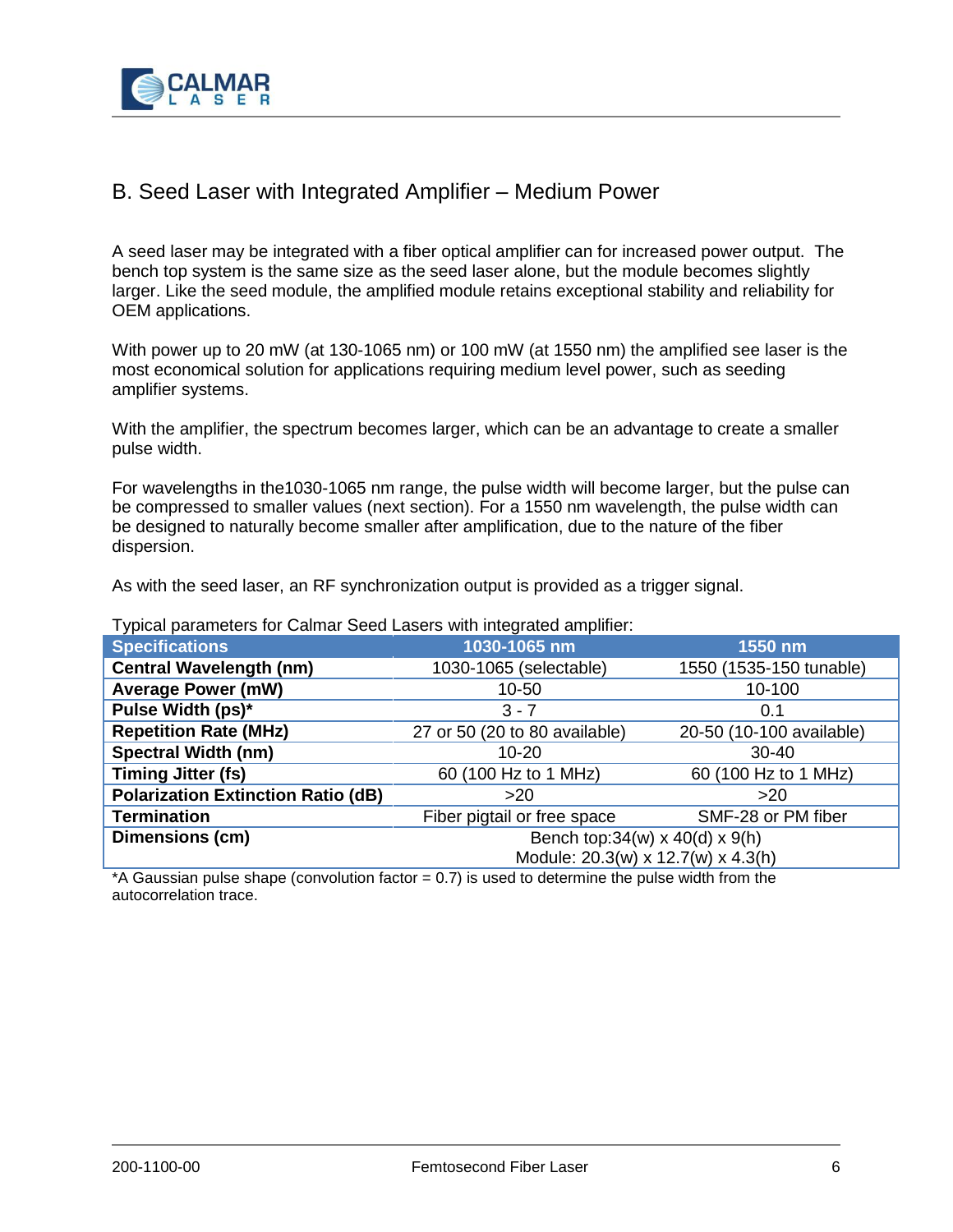

## C. Seed Laser with Integrated Amplifier and Compressor – Medium Power

The pulse out of an amplified system may need compression. The bench top and module system are the same size as a medium power system.

With the amplifier, the spectrum and pulse width become larger, but the pulse can be compressed to smaller values (next section).

Typical parameters for Calmar Seed Lasers with integrated amplifier and compressor

| <b>Specifications</b>                     | 1030-1065 nm                                |  |
|-------------------------------------------|---------------------------------------------|--|
| <b>Central Wavelength (nm)</b>            | 1030, 1064                                  |  |
| <b>Average Power (mW)</b>                 | 20-50                                       |  |
| Pulse Width (ps)*                         | 0.2                                         |  |
| <b>Repetition Rate (MHz)</b>              | $25 - 50$                                   |  |
| <b>Spectral Width (nm)</b>                | 20                                          |  |
| <b>Timing Jitter (fs)</b>                 | 60 (100 Hz to 1 MHz)                        |  |
| <b>Polarization Extinction Ratio (dB)</b> | >20                                         |  |
| <b>Beam Quality</b>                       | $M^2$ < 1.2                                 |  |
| <b>Beam Diameter (mm)</b>                 | $-1.5$                                      |  |
| <b>Termination</b>                        | Collimated beam in free space               |  |
| Dimensions (cm)                           | Bench top: $34(w) \times 40(d) \times 9(h)$ |  |
|                                           | Module: 20.3(w) x 12.7(w) x 4.3(h)          |  |

\*A Gaussian pulse shape (convolution factor  $= 0.7$ ) is used to determine the pulse width from the autocorrelation trace.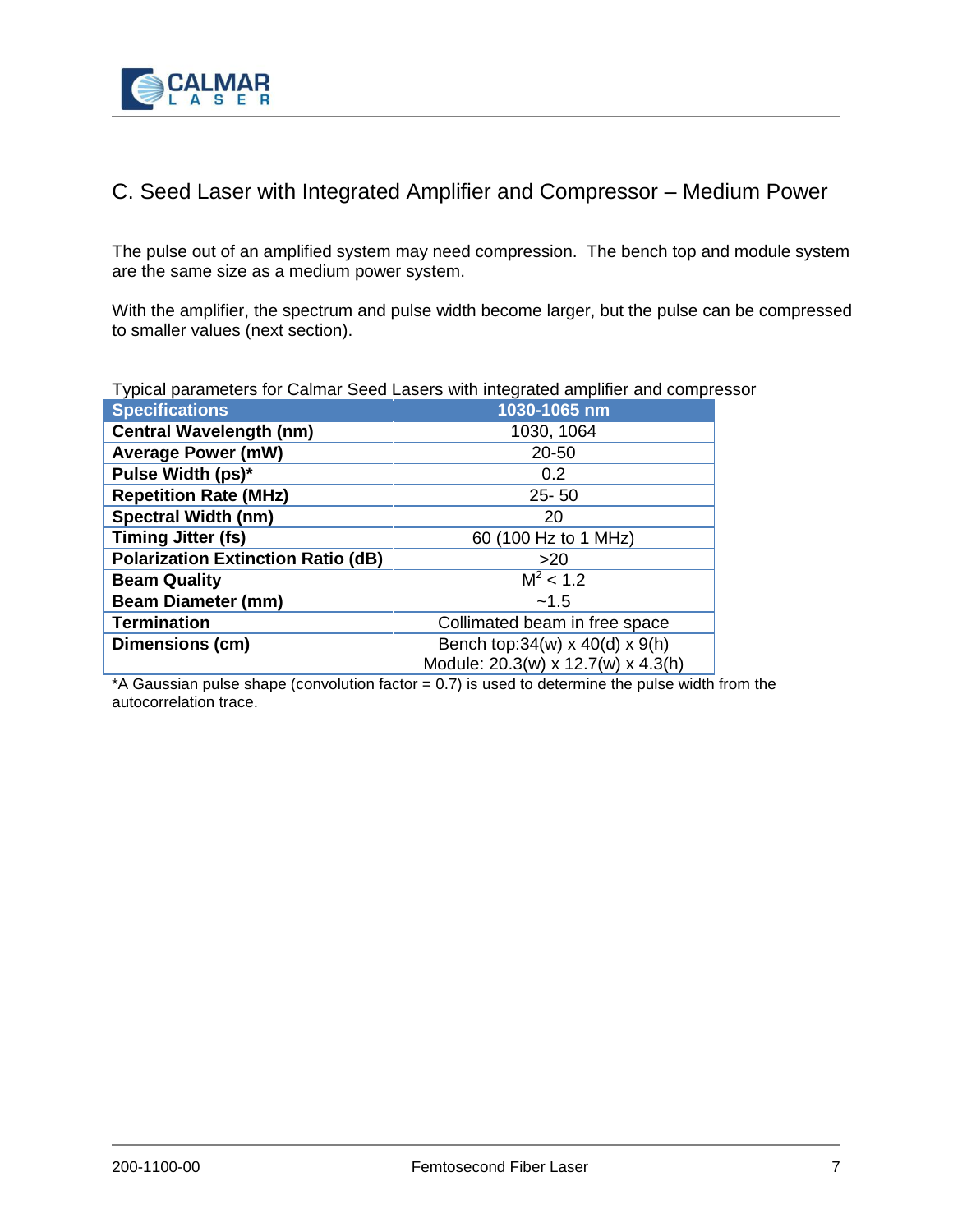

## B+. Seed Laser with Integrated Amplifier – High Power

A seed laser may be integrated with a highest power fiber optical amplifier can for maximum power output.

The bench top system is the same size as the seed laser alone, but the module becomes slightly larger. Like the seed module, the amplified module retains exceptional stability and reliability for OEM applications.

With the amplifier, the spectrum and pulse width become larger, but the pulse can be compressed to smaller values (next section).

Typical parameters for Calmar Seed Lasers with integrated high power amplifier

| <b>Specifications</b>          | 1030-1065 nm                                | 1550 nm                                       |
|--------------------------------|---------------------------------------------|-----------------------------------------------|
| <b>Central Wavelength (nm)</b> | 1030-1065 (selectable)                      | 1550 (1535-150 tunable)                       |
| <b>Average Power (mW)</b>      | 400                                         | $500 - 3000$                                  |
| Pulse Width (ps)*              | >6 (compressible to 0.15)                   | 0.08 to 0.8                                   |
| <b>Repetition Rate (MHz)</b>   | 40 (10-50 available)                        | 20-50 (10-100 available)                      |
| Pulse Energy (nJ)              | Up to 10 nJ                                 | Up to 50                                      |
| <b>Spectral Width (nm)</b>     | $30 - 40$                                   | $30 - 40$                                     |
| <b>Timing Jitter (fs)</b>      | 60 (100 Hz to 1 MHz)                        | 60 (100 Hz to 1 MHz)                          |
| <b>Polarization ER (dB)</b>    | >20                                         | $>18$                                         |
| <b>Beam Quality</b>            | $\overline{M}^2$ < 1.2                      | $M^2$ < 1.2                                   |
| <b>Beam Diameter (mm)</b>      | $-1.5$                                      | $-0.5-1$                                      |
| <b>Termination</b>             | Collimated beam in free space or            | SMF-28 or PM fiber                            |
|                                | pigtail fiber with FC/APC                   |                                               |
|                                | connector                                   |                                               |
| Dimensions (cm)                | Bench top: $34(w) \times 40(d) \times 9(h)$ | Head: 3x13x19                                 |
|                                | Module: 20.3(w) x 12.7(w) x 4.3(h)          | Controller: $48(w) \times 50(d) \times 18(h)$ |

\*A Gaussian pulse shape (convolution factor  $= 0.7$ ) is used to determine the pulse width from the autocorrelation trace.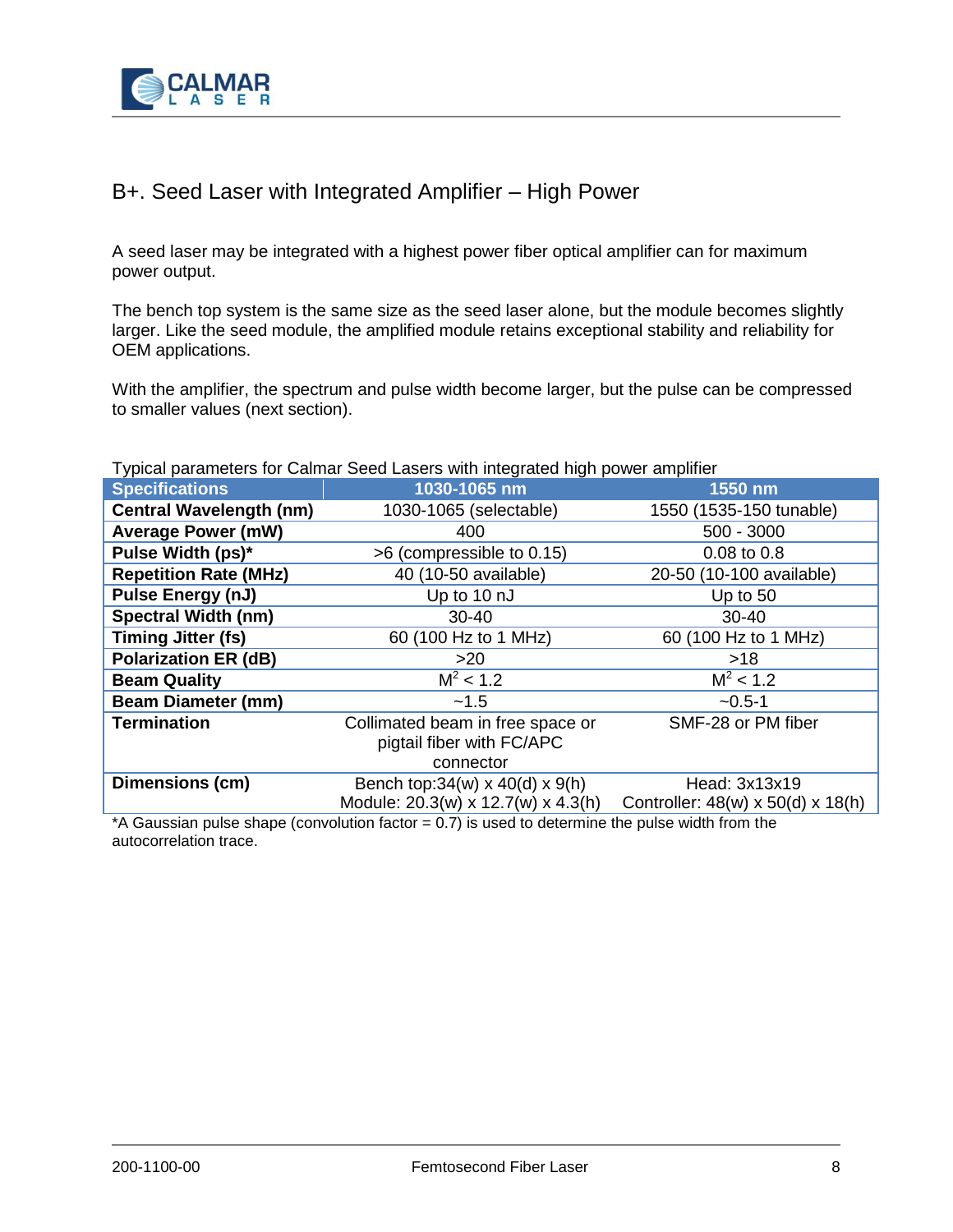

## D. Seed Laser with Integrated Amplifier and Doubler

The pulse out of a 1550 nm laser system can be sent through a nonlinear crystal that doubles the optical frequency, or halves the wavelength to a nominal 780 nm.

Calmar offers a full system integrating this option with high energy output as indicated.

| l ypical parameters for Calmar Seed Lasers with integrated amplifier and doubler |                                             |                                            |  |
|----------------------------------------------------------------------------------|---------------------------------------------|--------------------------------------------|--|
| <b>Specifications</b>                                                            | <b>Free Space Output</b>                    |                                            |  |
| <b>Central Wavelength (nm)</b>                                                   | 775-785 (selectable)                        |                                            |  |
| <b>Average Power (mW)</b>                                                        | $10 - 20$                                   | Up to $50$                                 |  |
| Pulse Width (ps)*                                                                | >6 (compressible to 0.15)                   | 0.08 to 0.8                                |  |
| <b>Repetition Rate (MHz)</b>                                                     | 30 (10-50 available)                        | 50 (<50 available)                         |  |
| Pulse Energy (nJ)                                                                |                                             |                                            |  |
| <b>Spectral Width (nm)</b>                                                       | ~8                                          |                                            |  |
| <b>Timing Jitter (fs)</b>                                                        | 60 (100 Hz to 1 MHz)                        | 60 (100 Hz to 1 MHz)                       |  |
| <b>Polarization ER (dB)</b>                                                      | >18                                         |                                            |  |
| <b>Beam Quality</b>                                                              | $\overline{M}^2$ < 1.2                      |                                            |  |
| <b>Beam Diameter (mm)</b>                                                        | <2                                          |                                            |  |
| <b>Termination</b>                                                               | Collimated beam in free space               |                                            |  |
| <b>Dimensions (cm)</b>                                                           | Bench top: $34(w) \times 30(d) \times 9(h)$ | Head: $15.2(w) \times 12.7(d) \times 6(h)$ |  |
|                                                                                  | Module: 18.4(w) x 15.9(w) x 6.5(h)          | Controller: 34(w) x 30(d) x 9(h)           |  |

Typical parameters for Calmar Seed Lasers with integrated amplifier and doubler

\*A Gaussian pulse shape (convolution factor = 0.7) is used to determine the pulse width from the autocorrelation trace.

## Additional Optional Capability

The Mendocino systems have the following optional capabilities. See individual data sheets for each product for details. In general, these options are more available in bench top systems than modules.

#### External Synchronization

A seed laser can be synchronized to an external source, such as needed for probing synchronous signals.

#### Wavelength Tuning

The bench top system can integrate a tuning element to adjust the output wavelength

#### Pulse width Tuning

Systems with a compressor (see section C) can have a tunable pulse width option.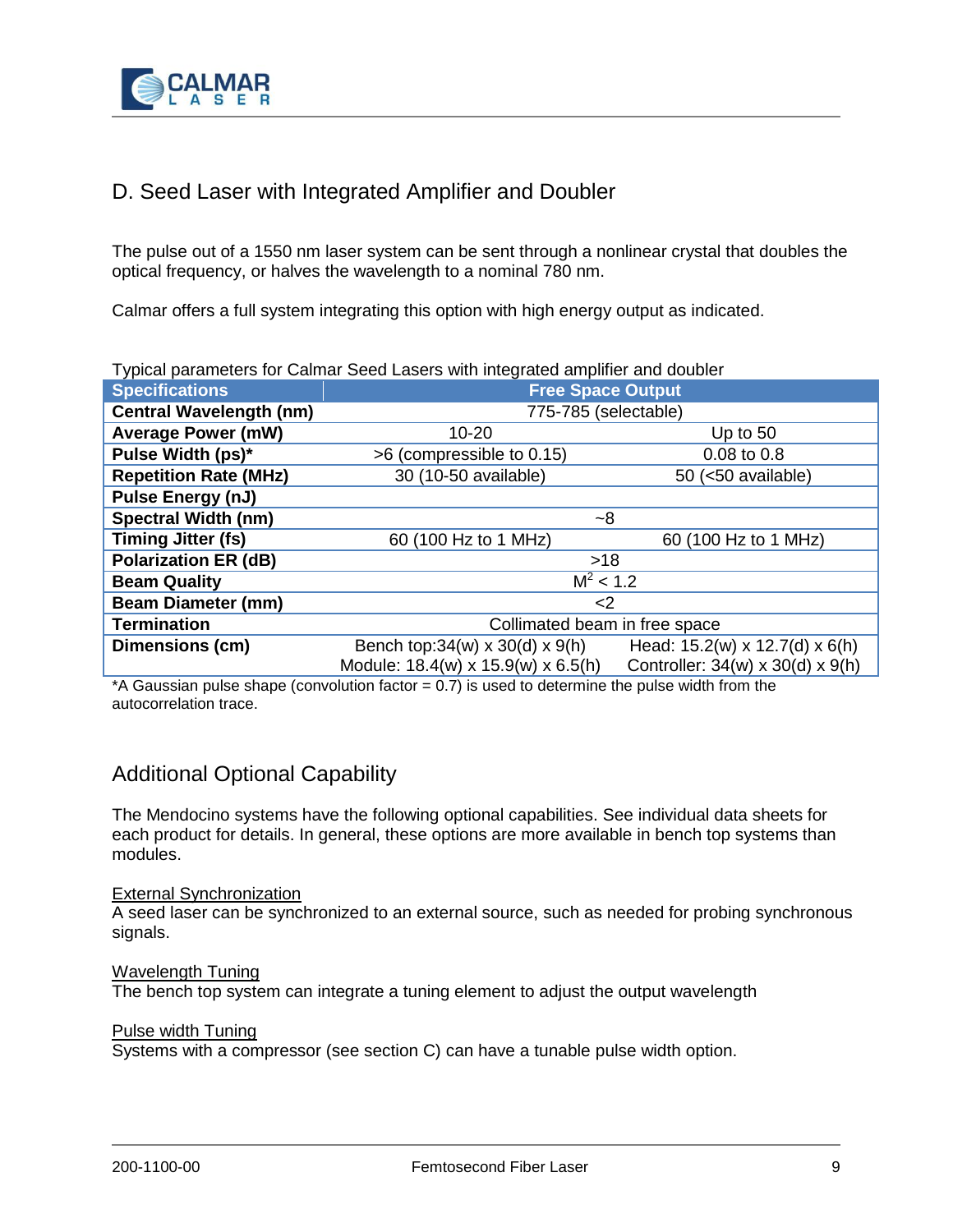

## Applications

Femtosecond laser sources are used in a wide variety of application. These include the following:

- Biophotonics
- Terahertz Radiation
- Seeding Ti: Sapphire laser amplifiers
- Materials characterization
- Optical Metrology
- Multiphoton imaging microscopy
- Optical Receiver Characterization
- High Speed Sampling
- Optical Impulse Stimulus
- Optical Networking R&D